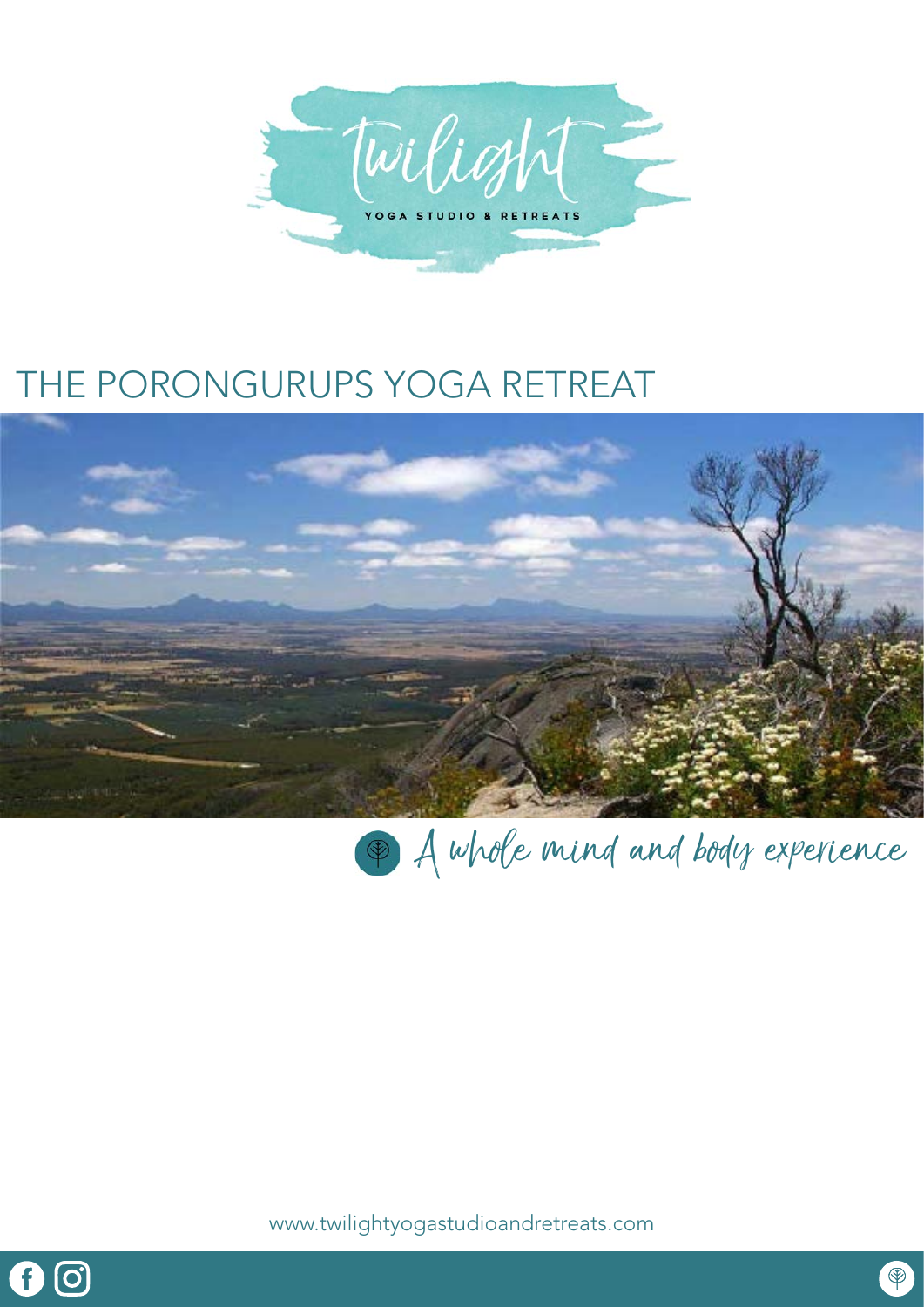# RELAX & UNWIND ON OUR LONG WEEKEND PORONGERUPS RETREAT

3 Night Retreat

Date: Friday 24th - Monday 27th September 2021

Cost: \$950

Accommodation: Bolganup Homestead http://www.bolganup.com.au/

During the retreat there are three yoga sessions including a guided meditation. These sessions cover a number of yoga styles including Vinyasa Flow, Yin and Hatha Yoga. Our guided Yoga Nidra Meditation and sound bath sessions allow you to enjoy the natural sound of birds and take in the beautiful surroundings.

Rest and Relaxation

Rest and relaxation is an important part of our retreats. As well as enjoying our yoga, food and activities we allow time for you to rest and relax. There are a number of additional activities available to you during your stay including art, craft, drawing and flower mandala.



Yoga Activities

Coincides with Wildflower season Guided walks with Katie White from Caladenia Co (Botanist). We will also be doing art, journalling, meditation and yoga.

Accommodation

The lovingly restored, 100 year old historic homestead and cottage is self-contained accommodation ideal for singles or couples.

Food

We take a lot of pride in our meals and plan and prepare each meal very carefully to give you the best experience.

We cater to most food and dietary requirements. So please let us know your dietary needs when booking. Mainly vegetarian based meals and snacks are served at our retreats.

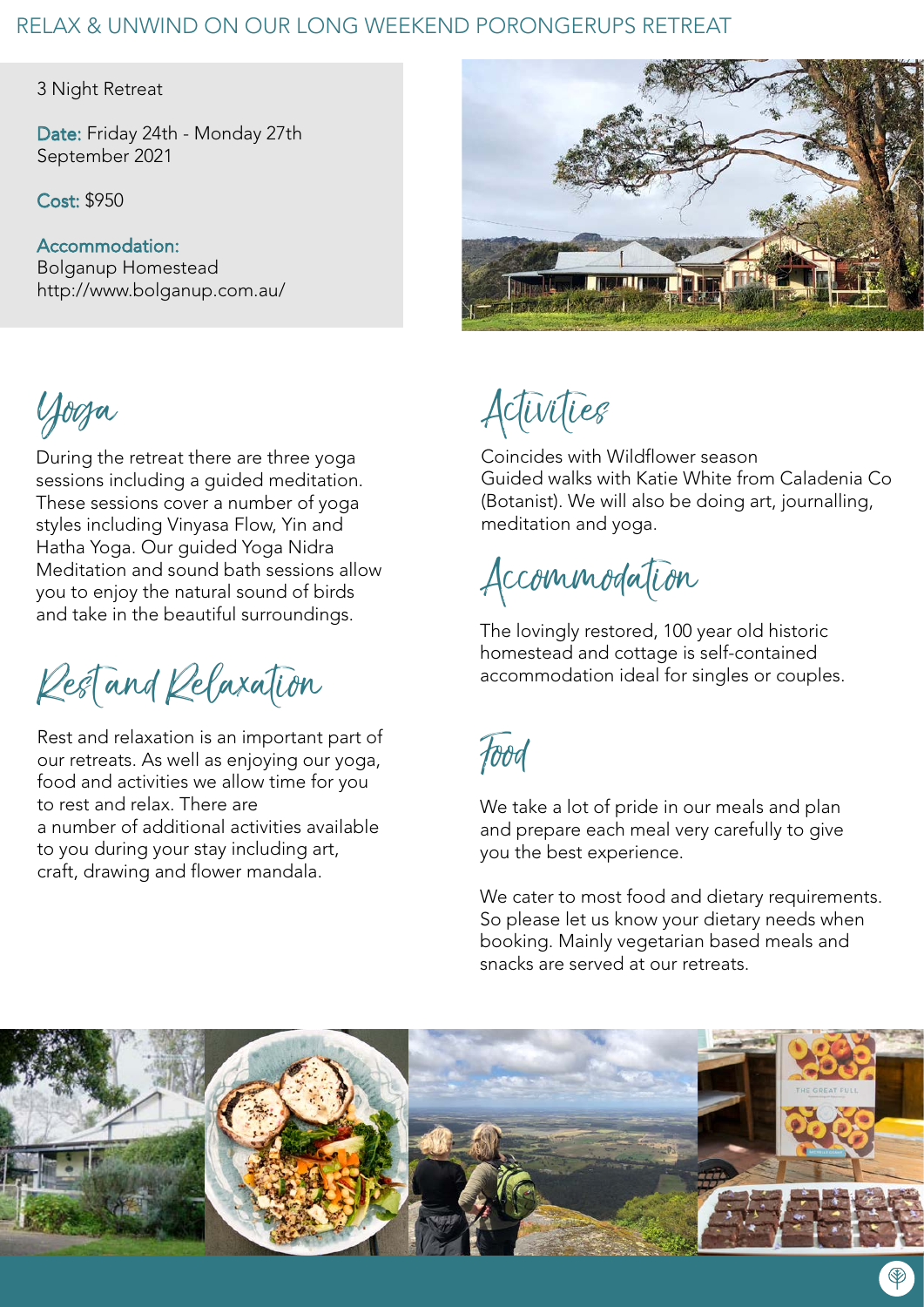

# Friday night welcome ceremony including YIN Yoga & Chakra Mediation

#### **Saturday**

- Vinyasa Yoga
- Morning tea
- Mid Morning walk
- Lunch
- Free time/rest time in arvo
- Art Session
- Night time guided Yoga Nidra & Sound Bath Session
- Dinner
- Free time

#### **Sunday**

- Morning Gentle Yoga
- Guided walk/hike
- Long table lunch
- Free time in afternoon
- YIN Yoga
- Dinner

### **Monday**

- Outdoor mindful walking
- Mediation
- Yin/Yang Yoga
- Closing ceremony
- Breakfast
- Check out 10am



# What yoga level do I need to be?

This retreat is designed for all yoga levels.

### I have dietary requirements. Can I still come?

Yes, we can cater for you. Please let us know when you book.

#### How many people per room?

In total 15 people can attend this retreat. The accommodation has several rooms and if booking with a friend shared rooms can be arranged.

#### What time do we leave and return?

Please arrive Friday afternoon around 4pm and checkout is 10am Monday.

# Do I have to do the activities?

All activities are optional. Feel free to rest, relax and join in at your leisure.

# What should I bring?

Bring your yoga clothes, sneakers, hat and sunglasses. A list of "What to Bring" is sent prior to your retreat.

# Do I need to bring bedding or yoga equipment?

All bedding and yoga equipment is provided.